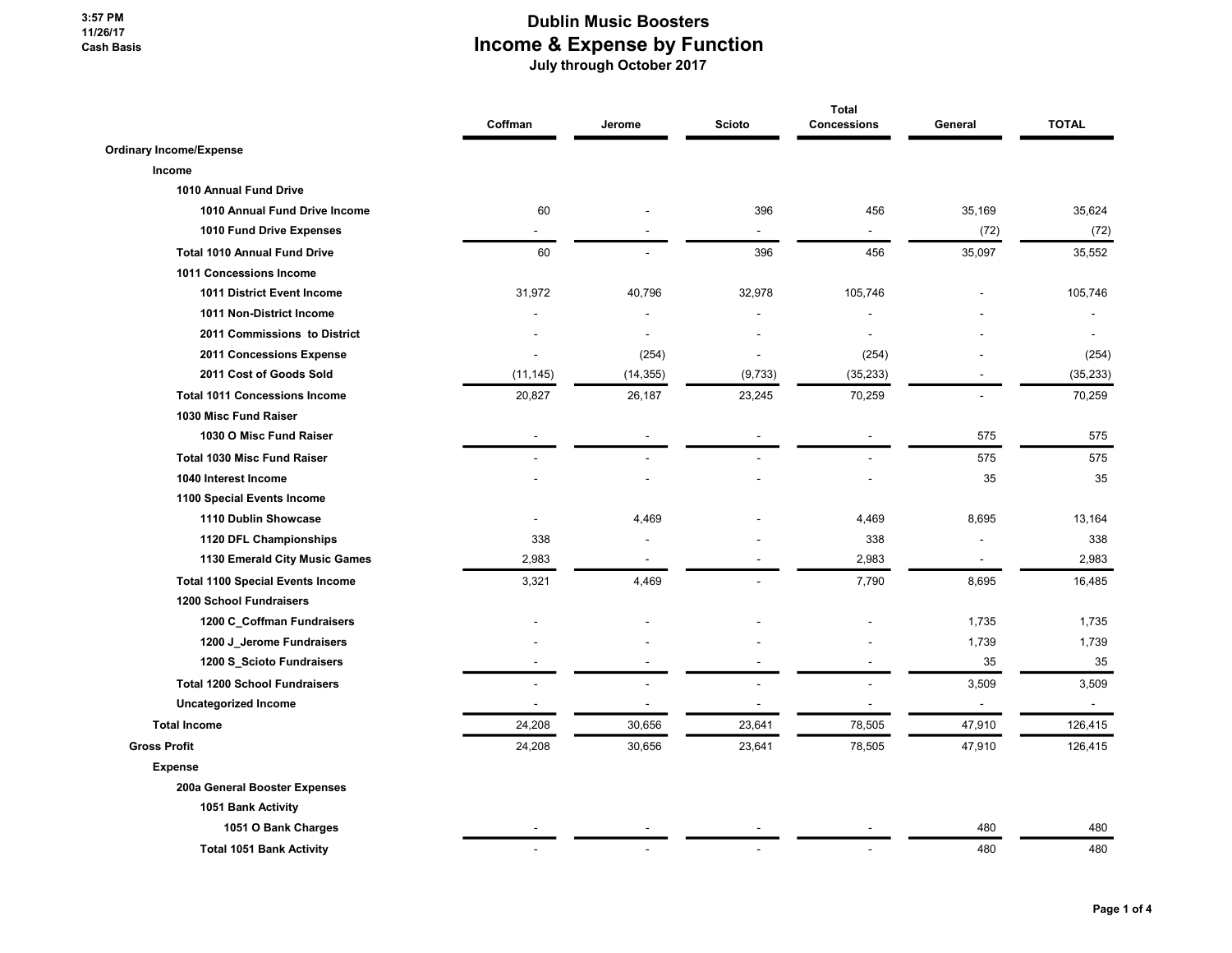## Dublin Music Boosters Income & Expense by Function July through October 2017

|                                              | Coffman | Jerome | Scioto | <b>Total</b><br>Concessions | General | <b>TOTAL</b> |
|----------------------------------------------|---------|--------|--------|-----------------------------|---------|--------------|
|                                              |         |        |        |                             |         |              |
| 2010 Officer's Expenses                      |         |        |        |                             |         |              |
| 2010 O Officer's Expense                     |         |        |        |                             |         |              |
| 2010 O Insurance                             |         |        |        |                             | 234     | 234          |
| 2010 O Officer's Expense - Other             |         |        |        |                             | 206     | 206          |
| Total 2010 O Officer's Expense               |         |        |        |                             | 440     | 440          |
| <b>Total 2010 Officer's Expenses</b>         |         |        |        |                             | 440     | 440          |
| 2020 Communications                          |         |        |        |                             |         |              |
| 2020 O Communications                        |         |        |        |                             | 1,200   | 1,200        |
| <b>Total 2020 Communications</b>             |         |        |        |                             | 1,200   | 1,200        |
| <b>Total 200a General Booster Expenses</b>   |         |        |        |                             | 2,120   | 2,120        |
| 200b Choir, Orchestra & MS                   |         |        |        |                             |         |              |
| 2070 Middle School Music                     |         |        |        |                             | 503     | 503          |
| 2101 Orchestra Accessories                   |         |        |        |                             |         |              |
| 2101 C Orchestra Accessories                 |         |        |        |                             | 515     | 515          |
| <b>Total 2101 Orchestra Accessories</b>      |         |        |        |                             | 515     | 515          |
| Total 200b Choir, Orchestra & MS             |         |        |        |                             | 1,018   | 1,018        |
| 200c HS Band Fixed Exp                       |         |        |        |                             |         |              |
| 2031 Field Cmder Scholarships                |         |        |        |                             |         |              |
| 2031 C Scholarships                          |         |        |        |                             | 620     | 620          |
| <b>Total 2031 Field Cmder Scholarships</b>   |         |        |        |                             | 620     | 620          |
| 2110 Transportation Maintenance              |         |        |        |                             |         |              |
| 2110 C Transportation Maint                  |         |        |        |                             | 151     | 151          |
| 2110 J Transportation Maint                  |         |        |        |                             | 550     | 550          |
| <b>Total 2110 Transportation Maintenance</b> |         |        |        |                             | 701     | 701          |
| 2120 MarchingBand Show Design                |         |        |        |                             |         |              |
| 2120 C Marching BandShow Design              |         |        |        |                             | 14,345  | 14,345       |
| 2120 J Marching BandShow Design              |         |        |        |                             | 9,796   | 9,796        |
| 2120 S Marching BandShow Design              |         |        |        |                             | 6,114   | 6,114        |
| <b>Total 2120 MarchingBand Show Design</b>   |         |        |        |                             | 30,255  | 30,255       |
| <b>Total 200c HS Band Fixed Exp</b>          |         |        |        |                             | 31,576  | 31,576       |
| 200d Band Variable Expenses                  |         |        |        |                             |         |              |
| 2080 Repair / Replacement                    |         |        |        |                             |         |              |
| 2080 C Repair/Replacement                    |         |        |        |                             | 3,648   | 3,648        |
| 2080 J Repair/Replacement                    |         |        |        |                             | 241     | 241          |
| 2080 S Repair/Replacement                    |         |        |        |                             | 344     | 344          |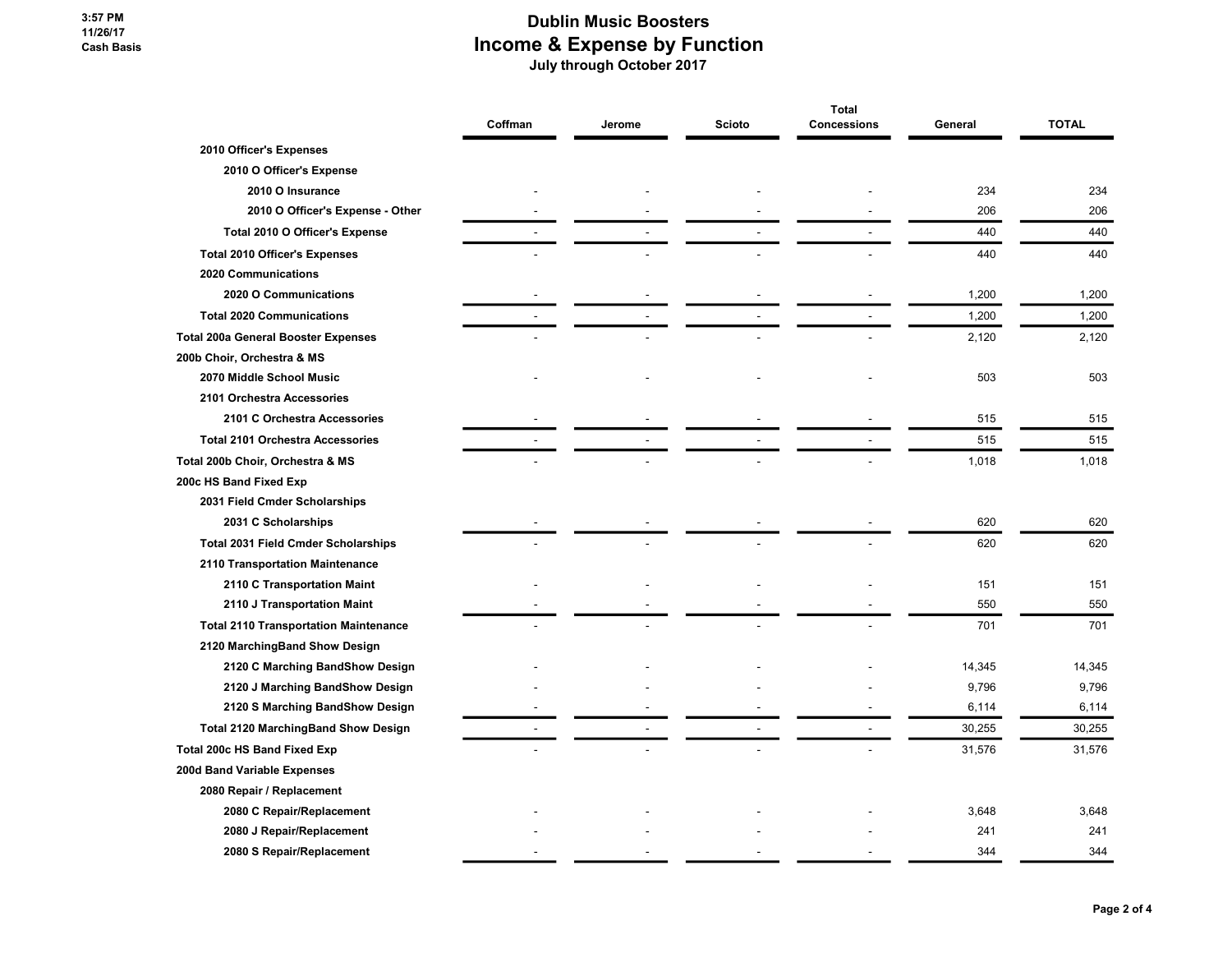## Dublin Music Boosters Income & Expense by Function July through October 2017

|                                             |         |        |               | <b>Total</b>       |                          |                |
|---------------------------------------------|---------|--------|---------------|--------------------|--------------------------|----------------|
|                                             | Coffman | Jerome | <b>Scioto</b> | <b>Concessions</b> | General                  | <b>TOTAL</b>   |
| Total 2080 Repair / Replacement             |         |        |               |                    | 4,233                    | 4,233          |
| 2081 Percussion                             |         |        |               |                    |                          |                |
| 2081 J Percussion                           |         |        |               |                    | 1,967                    | 1,967          |
| 2081 S Percussion                           |         |        |               |                    | 1,041                    | 1,041          |
| <b>Total 2081 Percussion</b>                |         |        |               |                    | 3,008                    | 3,008          |
| 2091 Clinics Marching Band                  |         |        |               |                    |                          |                |
| 2091 S Clinics Marching Band                |         |        |               |                    | 565                      | 565            |
| <b>Total 2091 Clinics Marching Band</b>     |         |        |               |                    | 565                      | 565            |
| 2092 Clinics Flag Corps                     |         |        |               |                    |                          |                |
| 2092 C Clinics Flag Corps                   |         |        |               |                    | 2,725                    | 2,725          |
| 2092 S Clinics Flag Corps                   |         |        |               |                    | 500                      | 500            |
| <b>Total 2092 Clinics Flag Corps</b>        |         |        |               |                    | 3,225                    | 3,225          |
| 2102 Color Guard Accessories                |         |        |               |                    |                          |                |
| 2102 C Color Guard Accessories              |         |        |               |                    | 3,924                    | 3,924          |
| 2102 J Color Guard Accessories              |         |        |               |                    | 2,064                    | 2,064          |
| 2102 S Color Guard Accessories              |         |        |               |                    | 3,163                    | 3,163          |
| <b>Total 2102 Color Guard Accessories</b>   |         |        |               |                    | 9,150                    | 9,150          |
| 2103 Marching Band Accessories              |         |        |               |                    |                          |                |
| 2103 C Marching Accessories                 |         |        |               |                    | 311                      | 311            |
| 2103 J Marching Accessories                 |         |        |               |                    | 3,328                    | 3,328          |
| 2103 S Marching Accessories                 |         |        |               |                    | 339                      | 339            |
| <b>Total 2103 Marching Band Accessories</b> |         |        |               |                    | 3,978                    | 3,978          |
| 2140 Show Fees & Misc                       |         |        |               |                    |                          |                |
| 2140 C Show Fees & Misc                     |         |        |               |                    | 1,817                    | 1,817          |
| 2140 J Show Fees & Misc                     |         |        |               |                    | 1,205                    | 1,205          |
| 2140 S Show Fees & Misc                     |         |        |               |                    | 2,758                    | 2,758          |
| Total 2140 Show Fees & Misc                 |         |        |               |                    | 5,780                    | 5,780          |
| 6050 Yard Signs                             |         |        |               |                    |                          |                |
| 6050 C Yard Signs                           |         |        |               |                    | (118)                    | (118)          |
| 6050 S Yard Signs                           |         |        |               |                    | $\overline{a}$           | $\blacksquare$ |
| <b>Total 6050 Yard Signs</b>                |         |        |               |                    | (118)                    | (118)          |
| <b>Total 200d Band Variable Expenses</b>    |         |        |               |                    | 29,822                   | 29,822         |
| <b>Uncategorized Expenses</b>               |         |        |               |                    | $\overline{\phantom{a}}$ | $\sim$         |
| <b>Total Expense</b>                        |         |        |               |                    | 64,536                   | 64,536         |
| Net Ordinary Income                         | 24,208  | 30,656 | 23,641        | 78,505             | (16, 626)                | 61,879         |